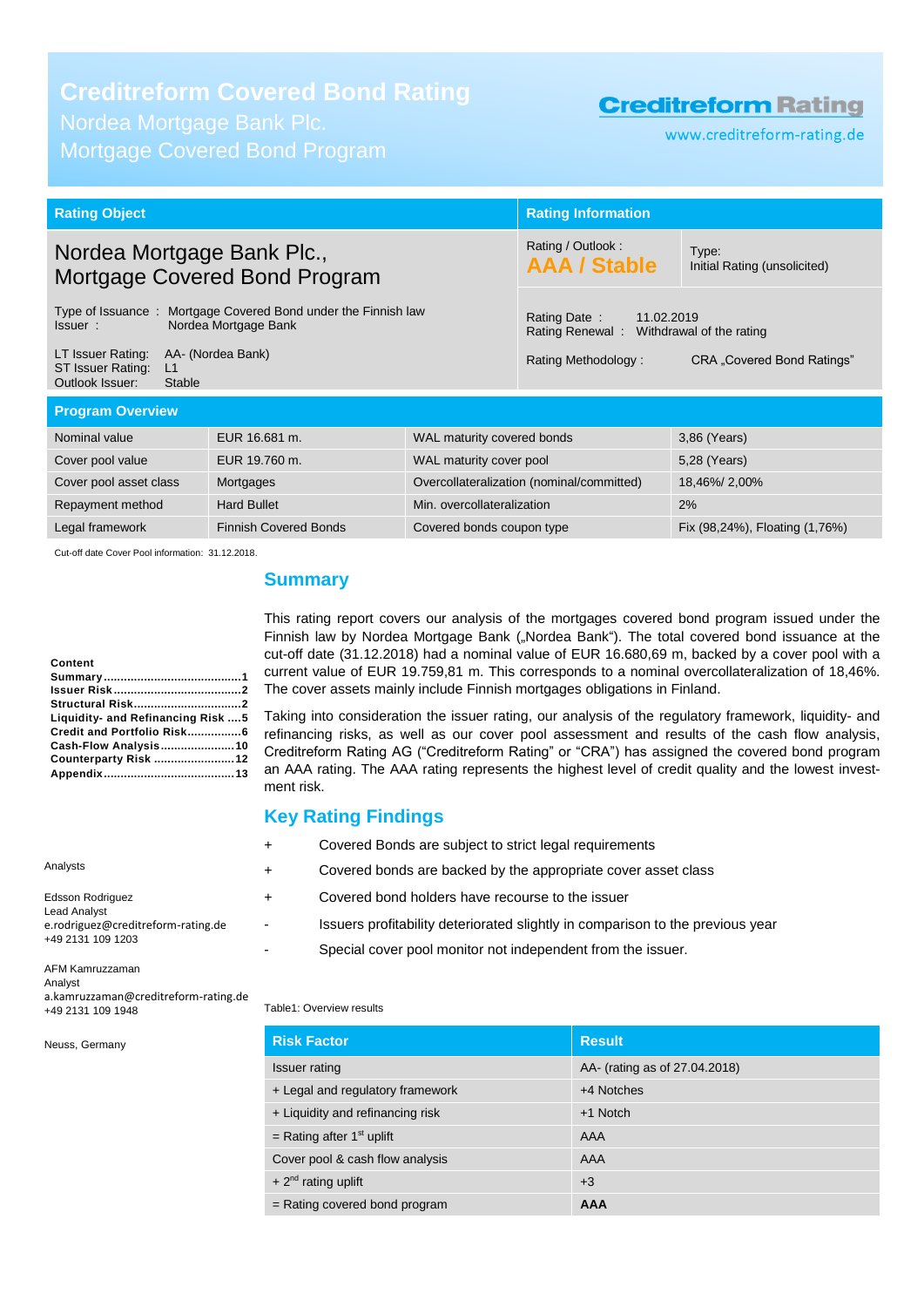### <span id="page-1-0"></span>**Issuer Risk**

#### **Issuer**

Our rating of Nordea Mortgage Bank PLC is reflected by our rating opinion of Nordea Bank AB (Group) due to its group structure. Therefore, we refer to our rating of Nordea Bank Abp (Group).

Nordea Bank Abp (publ.) (hereinafter: Nordea) is a banking group formed through the mergers and acquisitions of Merita Bank (Finland), Nordbanken (Sweden), Unibank A/S (Denmark) and Christiania Bank (Norway) that took place between 1997 and 2000. All operations of these four banks have been conducted under the brand name of Nordea from 2001. As of 01.10.2018, Nordea completed its re-domiciliation from Sweden to Finland and operates under the name Nordea Bank Abp. With 30.399 employees (full-time equivalents - end of year 2017), the Group serves approximately 10 million personal customers as well as 677.000 corporate customers and had total assets of EUR 581.6 billion as of 2017. Nordea has presence in 17 countries, primarily in the Scandinavian region (Sweden, Finland, Norway, and Denmark) as well as in Eastern Europe. Moreover, the Group has an international network with banks across the globe in order to support its international business needs.

In 2017, Nordea Bank Abp had a stable year of performance; however, the Group's profitability deteriorated slightly in comparison to the previous year. The low-interest environment in Europe still puts pressure on Nordea's main income source - interest income. Nonetheless, Nordea still convinces based on its outstanding asset quality. Noteworthy is the Groups' very low NPL ratio in comparison to its peers. Moreover, Nordea has a very diversified business model with operations in a variety of industries as well as in economically strong countries, both within and outside the Scandinavian region. Furthermore, Nordea has very competitive regulatory capital ratios, especially in comparison to banks in the Eurozone. The liquidity situation of Nordea is satisfactory.

### <span id="page-1-1"></span>**Structural Risk**

### **Transaction structure**

Table 2: Overview of all transaction's parties | Source: CRA

| <b>Role</b>              | <b>Name</b>                                                |
|--------------------------|------------------------------------------------------------|
| <b>Issuer</b>            | Nordea Mortgae Bank, Plc., Finland                         |
| Cover pool monitor       | <b>Executed by Finnish Financial Supervisory Authority</b> |
| Cover pool administrator | Appointed by the Finnish Financial Supervisory Authority   |

Figure1: Overview of Covered Bond emission | Source: CRA

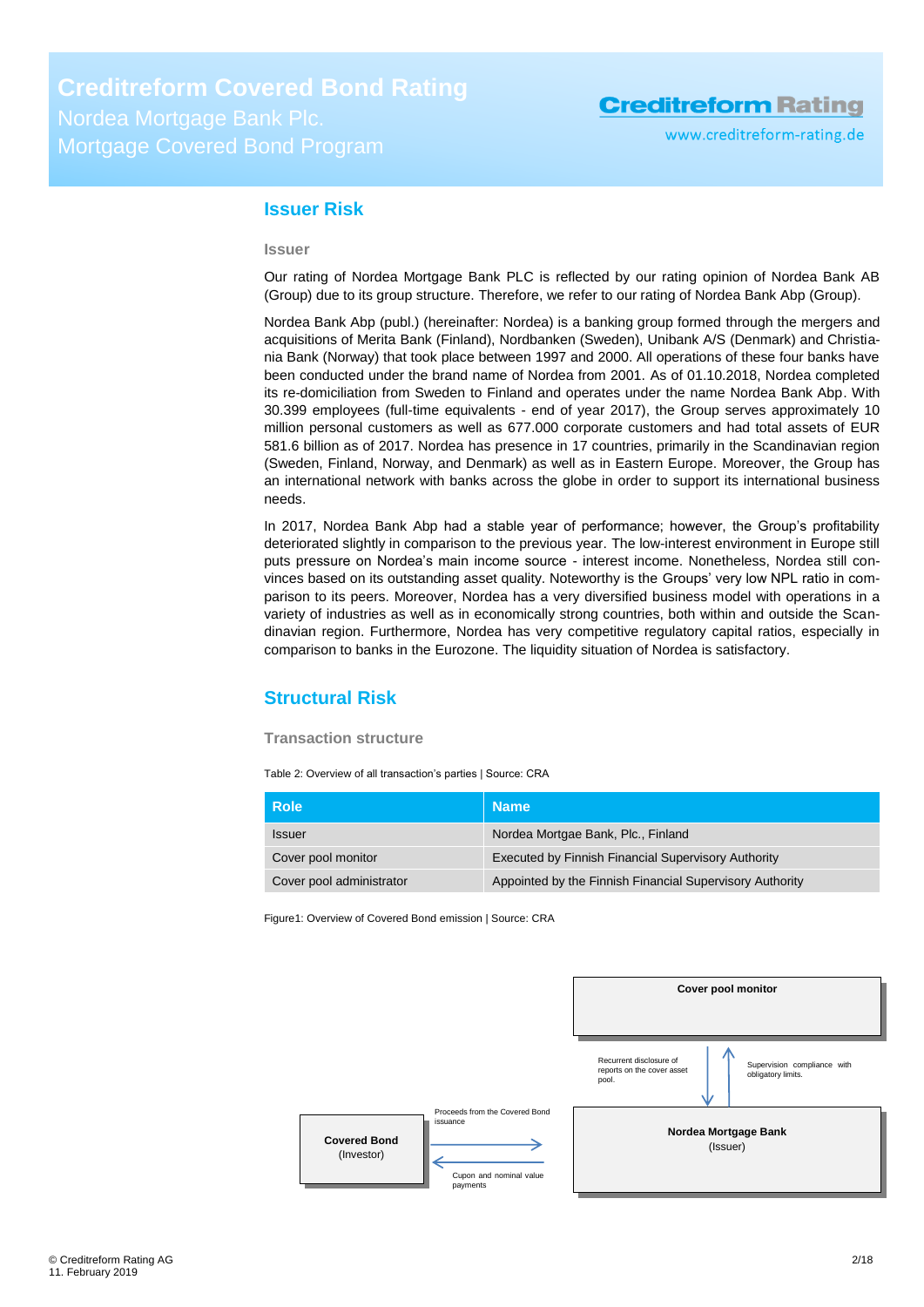www.creditreform-rating.de

**Legal and regulatory framework**

In Finland, the legal framework of covered bonds is regulated by the Act of Mortgage Credit Bank Operations (HE 42/2010) since 8.1.2010, which is an update of the old Act on Mortgage Credit Bank from 1999. The Finnish Financial Supervisory Authority (FSA) is responsible for the regulatory monitoring of covered bond programs, both off-site as well as on-site, and for the permission of covered bonds. Both universal banks and specialist mortgage banks are permitted to issue mortgage covered bonds in Finland. While the universal banks need a license, the specialist mortgage banks can issue covered bonds from the beginning of their foundation. In order to receive a covered bond issuance license, the covered bond issuer has to present a business plan, show financial stability, expertise in mortgage credit operations, risk management and practices concerning valuation of cover assets. The FSA has to examine the adherence of the law, relevant eligibility criteria and their documentation, the maintenance of coverage tests and other issuing regulations. Furthermore, the FSA controls the quality of cover assets, the exposure to market risk and liquidity risk, as well as operational risks. In case of any violations, the FSA can reprimand the issuer or even disbar the credit institution from issuing covered bonds.

The Finnish legal framework accords with the claims of the UCITS Directive 52(4) and with Article 129 CRR, which results in a 10% risk-weighting of Finnish covered bonds in Finland and most European countries. Furthermore, they are eligible in repo transactions with the central bank.

Regarding the implementation of the BRRD, which features resolution authorities with several particular resolution tools and deals with the failure of financial institutions, Finland has translated the directive - including the bail-in tool - into national law by means of the Resolution Act and the Stability Authority.

#### **Insolvency remoteness and asset segregation**

In Finland, the cover assets will not be delegated to another legal entity. They remain on the balance sheet of the issuing credit institution, i.e. the issuer is the originator and owns the cover assets. All eligible cover assets have to be registered in a cover pool register for identification reasons, while the issuing credit institution has to administer the cover register and the FSA has to supervise the bank's operations. In case of an issuer default, the cover pool will be isolated by law from the issuer's general bankruptcy estate and will be solely dedicated for the claims of the covered bond holders in form of a separate legal estate.

No automatic acceleration of the covered bond takes place when the issuing institution becomes insolvent. Covered bonds will continue to exist and they will be reimbursed at the time of their original contractual maturity. However, the cover pool monitor can accelerate the covered bonds, i.e. sell the cover assets, if the cover tests cannot be maintained. If cover assets are scarce to repay covered bond holders, covered bond holders in addition can file a claim against the general insolvency estate of the issuer and can make use of the dual recourse, while their claims rank pari passu to unsecured creditors. Finland also issues soft-bullet covered bonds, i.e. an extension period of 12 months will grant additional time to pay back principal and interest payments of covered bonds to mitigate liquidity risk.

### **Trustee**

The Finish legal framework does not stipulate a special cover pool monitor. The issuer will be then in turn responsible for the cover pool supervision. Furthermore, she or he must report on a monthly basis the competent authority about the covered bonds programs and its corresponding cover pools (i.e. the surveillance tasks are indirectly granted to the FSA through its supervision labour). Finland fully conforms to the EBA requirement of appointing the cover pool monitor and formulating corresponding duties and powers.

#### **Special administrator**

In case of issuer default or any other crisis with respect to covered bonds, the ongoing management of the cover pool is guaranteed by a special administrator. The special administrator is reliable for the monitoring of the revenues from the cover assets as well as the payments to covered bond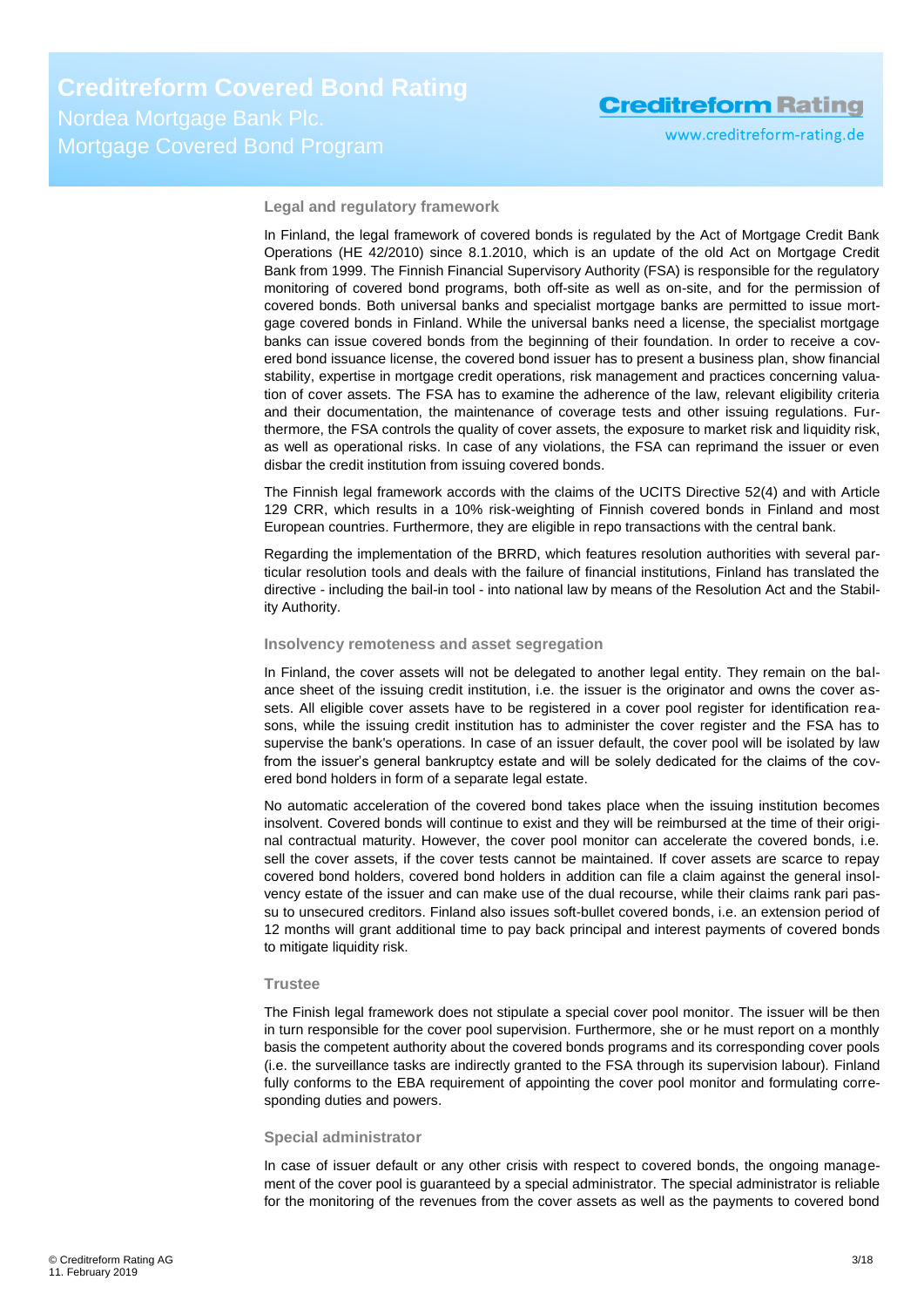holders. Furthermore, the special cover pool monitor is permitted to transfer a covered bond together with underlying cover assets to another issuing credit institution after the FSA's approval. Finland fully complies with EBA's best practice regarding the administration of the covered bond program post the issuer's insolvency or resolution.

### **Eligibility criteria**

Eligible cover assets are residential mortgage loans, equity stakes in Finnish housing companies, commercial mortgage loans, public sector loans and substitution assets. 90% of the cover pool must be residential mortgage loans, public sector loans or substitution assets, while at most 10% can be allocated to commercial mortgage loans. Overall, residential mortgage loans, equity stakes in housing firms and commercial mortgage loans that comprise more than 10% of the entire cover pool are not considered as eligible assets. Exposures in form of intermediate credit to third party credit institutions are allowed provided that they are guaranteed by the just mentioned eligible cover assets. Furthermore, they also have to be registered in the cover pool register. Substitution assets are permitted to amount to 20% of the mortgage cover pool. Substitution assets are cash holdings at the Bank of Finland or non-affiliated deposit banks, bonds or guarantees issued by public authorities or non-affiliated credit institutions, or credit insurances by non-affiliated insurance companies. ABS and MBS are not eligible cover assets.

The geographical scope of legitimate cover pool assets is confined to EEA countries. Non-Finnish cover assets are allowed if the particular jurisdiction complies with specific criteria. However, Finnish covered bond programs only include Finnish cover assets in the cover pools until now.

Under the old law, primary asset classes were either mortgage loans or public sector loans, i.e. public sector loans and mortgage loans could not be comprised in one cover pool. Under the new law, mixed pools with both types of assets are allowed. Thus, mixed asset cover pools are possible, while regulatory limits with respect to the composition need to be adhered to guarantee consistency and solidity in the structure of cover pools.

For residential mortgage loans a LTV limit of 70% of the market value of the residential property is in place, while for commercial mortgage loans the LTV limit lies at 60%. Overall, for a loan to be eligible it may not be equal or higher than the prevailing value of the underlying property, i.e. the hard LTV limit of the original loan lies at 100% and the loan should be excluded at 100%. Once the loan is put in the cover pool, there exists no cap that induces the elimination of the loan from the cover pool. In case of violation of the LTV limit, the fraction of the loan up to the 60%/ 70% limit will be considered as eligible cover, as these LTV limits are soft ones. The fraction that exceeds the limit will be included in the issuer's general estate and will be reserved for the covered bond holders' credit, which ranks *pari passu* to other unsecured creditors.

### **Systemic relevance and external support**

Covered bonds outstanding increased significantly in Finland in the aftermath of the financial crisis. While the overall amount was EUR 4.5bn in 2007, it was almost EUR 35bn in 2017<sup>1</sup>. This increase is solely reflected in mortgage covered bonds outstanding, as Finland only issues mortgage covered bonds. The high outstanding amount is mainly due to the boosted issuance of mortgage covered bonds in the years from 2010 to 2012. While the issuance volume was at EUR 1.5bn in 2007 it reached to EUR 10bn in 2011. In 2017, a total volume of EUR 5.6bn was issued.

With a market share of approx. 51% outstanding covered bonds in the mortgage covered bonds segment as of 2017, Nordea Mortgage Bank is one of the largest covered bonds issuer in Finland. Likewise, being one of the largest financial institutions in Finland, the positioning of Nordea in the finish banking sector is also classified as important.

-

<sup>1</sup> Source: EMF-ECBC (2018), ECBC: European Covered Bond Fact Book 2018, EMF-ECBC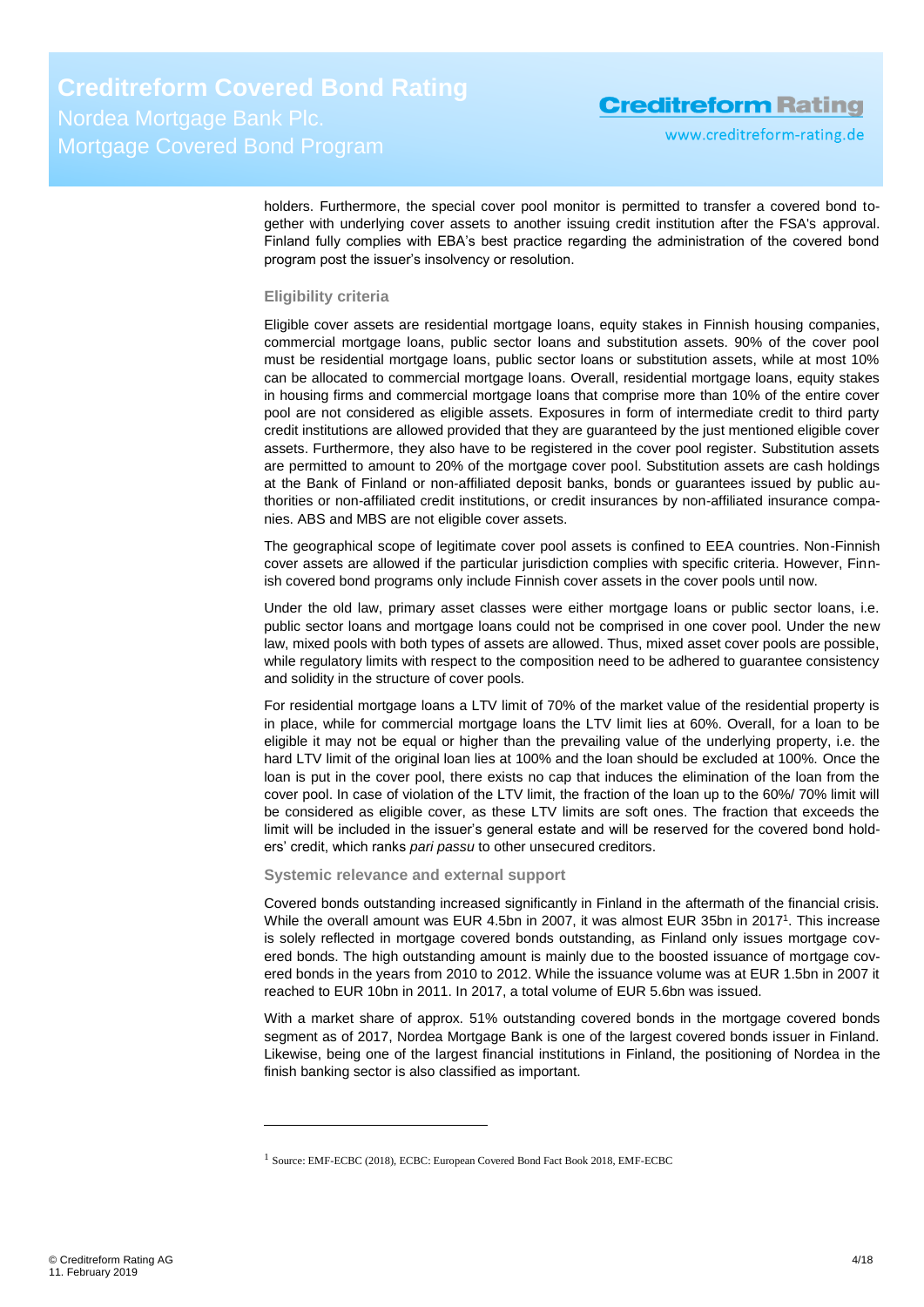**Summary Structural Risk**

In general, the Finish legal framework defines clear rules to mitigate risks in particular regarding: insolvency remoteness, investor's special claim vis-à-vis other creditors, among other provisions. Furthermore, it foresees clear defined asset eligibility criteria with soft and hard LTV limits. On the other hand, the Finish legal framework does not stipulate a special cover pool monitor independent from the issuer. Such regular inspection procedures are executed at the moment by the FSA. It involves the recurrent disclosure of reports on the cover pool assets by the issuer.

We assess the structural framework in Finland as positive, accomplishing an adequate set of rules for Finish covered bonds. Furthermore, we contemplate the importance of the Nordea Mortgage Bank in the Finish covered market in our analysis. Due to those reasons the rating uplift has been assessed at four (+4) notches, however, the uplift has been set at three (3) notches, since this uplift yielded the maximum rating for the program.

### <span id="page-4-0"></span>**Liquidity- and Refinancing Risk**

### **Minimum overcollateralization**

The legal framework stipulates that cover assets in the cover pool should exceed the volume of outstanding covered bonds at any time on a net present value basis and a nominal basis, while the minimum mandatory overcollateralization ratio is set at 2% on a net present value basis. Voluntary overcollateralization will be safeguarded. Overall, Finland is considered to be aligned with EBA's best practice regarding overcollateralization.

### **Short-term liquidity coverage**

To temper liquidity risk on interest and principal payments, liquidity facilities, natural matching and other contractual methods are used. According to the Covered Bond Act, the sum of incoming interest payments from cover assets within the next 12 months must be higher than the interest payments to covered bond holders and payments to derivative counter-parties within the next 12 months, while the test must withstand an absolute change of 1%. The coverage calculations have to be conducted on a daily basis. If cover assets do not suffice pursuant to the Covered Bond Act, the FSA should grant additional time within which the issuer should add more cover assets to the cover pool to achieve compliance with the law. Finland is considered to be aligned with EBA's best practice of coverage principles.

### **Stress tests and matching**

The legal framework stipulates to do static and dynamic stress tests on a monthly basis and if market values of cover assets decrease. It is obligatory to do stress tests to anticipate interest rate discrepancies. Nevertheless, the types of stress tests do not fully comply with the stress tests specified by EBA. Overall, EBA's guidelines are merely partially satisfied.

### **Asset-Liability Mismatch**

Asset-liability mismatches ("ALM") arise with different maturities of cover assets and covered bonds. According to the Finnish Covered Bond Act, natural matching - i.e. the congruence of present values – forms the essential approach to reduce ALM risk. In addition, the statutory liquidity coverage requirement for 12 months is a safeguard mechanism to ensure the servicing of pending principal and interest payments.

#### *Repayment method*

In Finland, both hard-bullet covered bonds as well as soft-bullet covered bonds are issued. While failure to pay causes default in the first case, in the second case the 12 months prolongation period provides additional time to repay the liabilities of the covered bonds.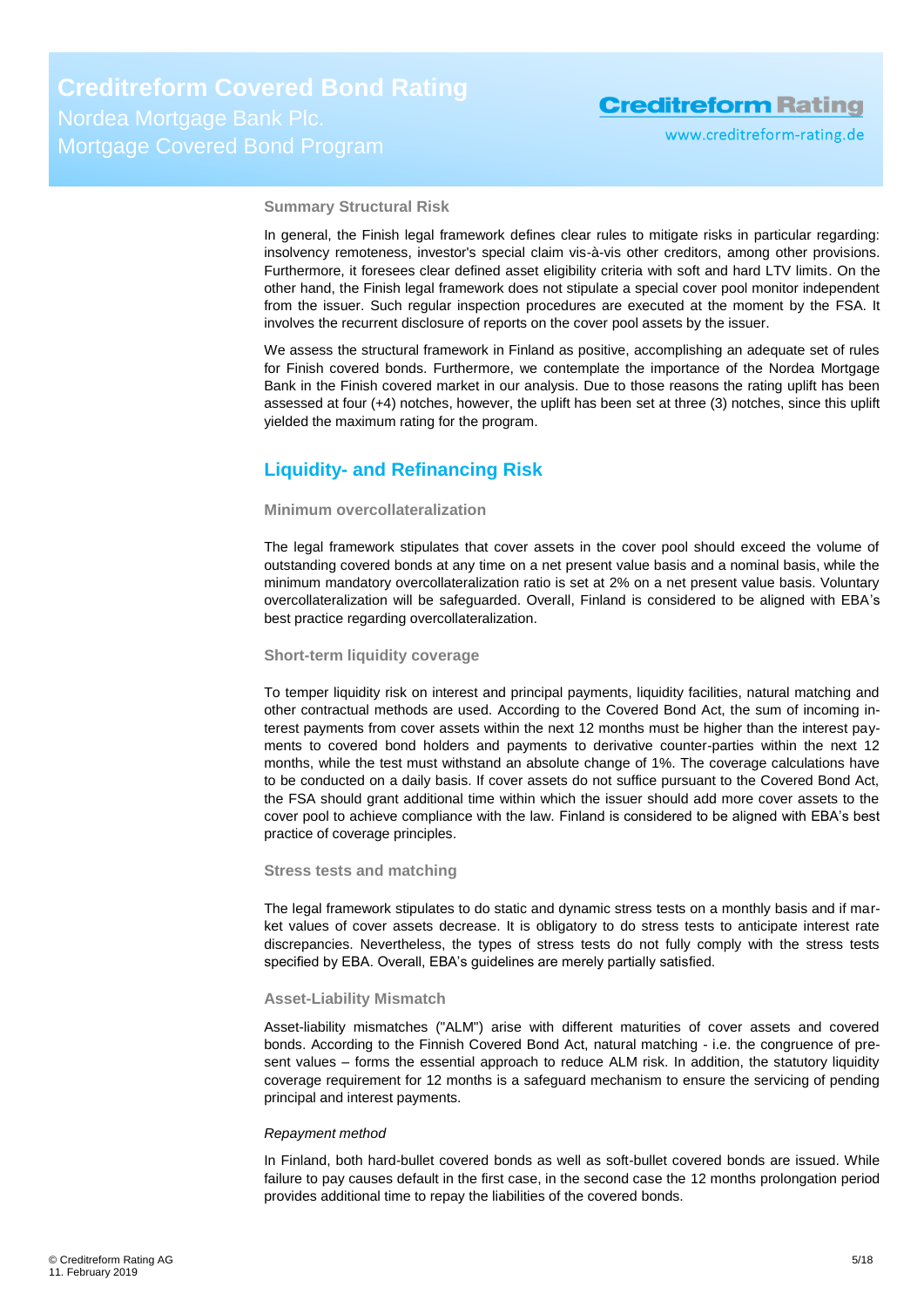#### *Refinancing costs*

In case of issuer default, the special cover pool monitor is permitted to transfer a covered bond together with underlying cover assets to another issuing credit institution after the FSA's approval. He or she can demand for a loan or increase substitute assets beyond the limit of 20% with the approval of the FSA to increase liquidity.

If the coverage tests cannot any longer meet the requirements, the cover pool monitor can accelerate the covered bonds, which would lead to selling cover pool assets. In this case, CRA takes into account related costs of the selling assets in the form of a discount to the nominal value. The quantification of this discount is adjusted following an analysis of relevant market data and will be used in our cash flow analysis.

#### **Other liquidity risks**

Issuing banks are allowed to use derivative instruments in the cover pool to hedge market risks, like interest rate and currency risks. In case of issuer default, the specific provisions of the individual derivative contracts in the cover pool regulate the proceedings of the derivative instruments. The geographical scope of legitimate derivative contracts is confined to EEA countries. Derivative instruments, which are allowed in the cover pool, rank pari passu to covered bond holders. The treatment of derivatives fully conforms to EBA's best practice, as the legal framework requires that derivative instruments are permitted in the covered bond program solely for risk hedging purposes, while contracts in the cover pool cannot be cancelled upon the issuer's bankruptcy

Non-performing loans will not be considered for the cover tests. The same accounts for non-eligible cover assets, though they can be comprised in the cover pool and used for further overcollateralization. According to the legal framework, cover assets have to be of equal currency as the covered bonds. Hence, no currency risk arises.

### **Summary Liquidity and Refinancing Risk**

Compared to other jurisdictions, the Finish Covered Bond Act and the stipulated risk management processes for liquidity risks constitute a comparatively adequate framework by which they can be effectively reduced. Features as the coverage interest and principal payments test within the next 12 months may temper underlying liquidity risk. Furthermore, Refinancing risks, cannot be structurally reduced under hard bullet repayment structures, which in turn can only be cushioned by sufficiently high overcollateralization, short-term cash availability, or other liquid funds to bridge the asset-liability mismatches in the portfolio. It is our understanding that the main attenuator for such risk is the high overcollateralization level.

Nevertheless, we assess the overall legal provisions on liquidity management for covered bonds programs issued in Finland and set a rating uplift of only one (+1) notch. Moreover, the rating uplift conferred zero (0) notch as the maximum rating for this program has already been achieved.

### <span id="page-5-0"></span>**Credit and Portfolio Risk**

#### **Cover pool analysis**

The analysis of the cover pool is based on public information which has been made available by the Issuer, in particular the Harmonised Transparency Template ("HTT") as per regulatory requirements. This information was sufficient according to CRA´s rating methodology "Covered Bond Ratings".

At the cut-off-date 31.12.2018, the pool of cover assets consisted of 311.316,00 debt receivables, of which 100% are domiciled in Finland. The total cover pool volume amounted to EUR 19.759,81 m in residential (100,00%), commercial (0,00%) and others (0,00%). The ten largest debtors of the portfolio total 0,13%. [Table 3](#page-6-0) displays additional characteristics of the cover pool: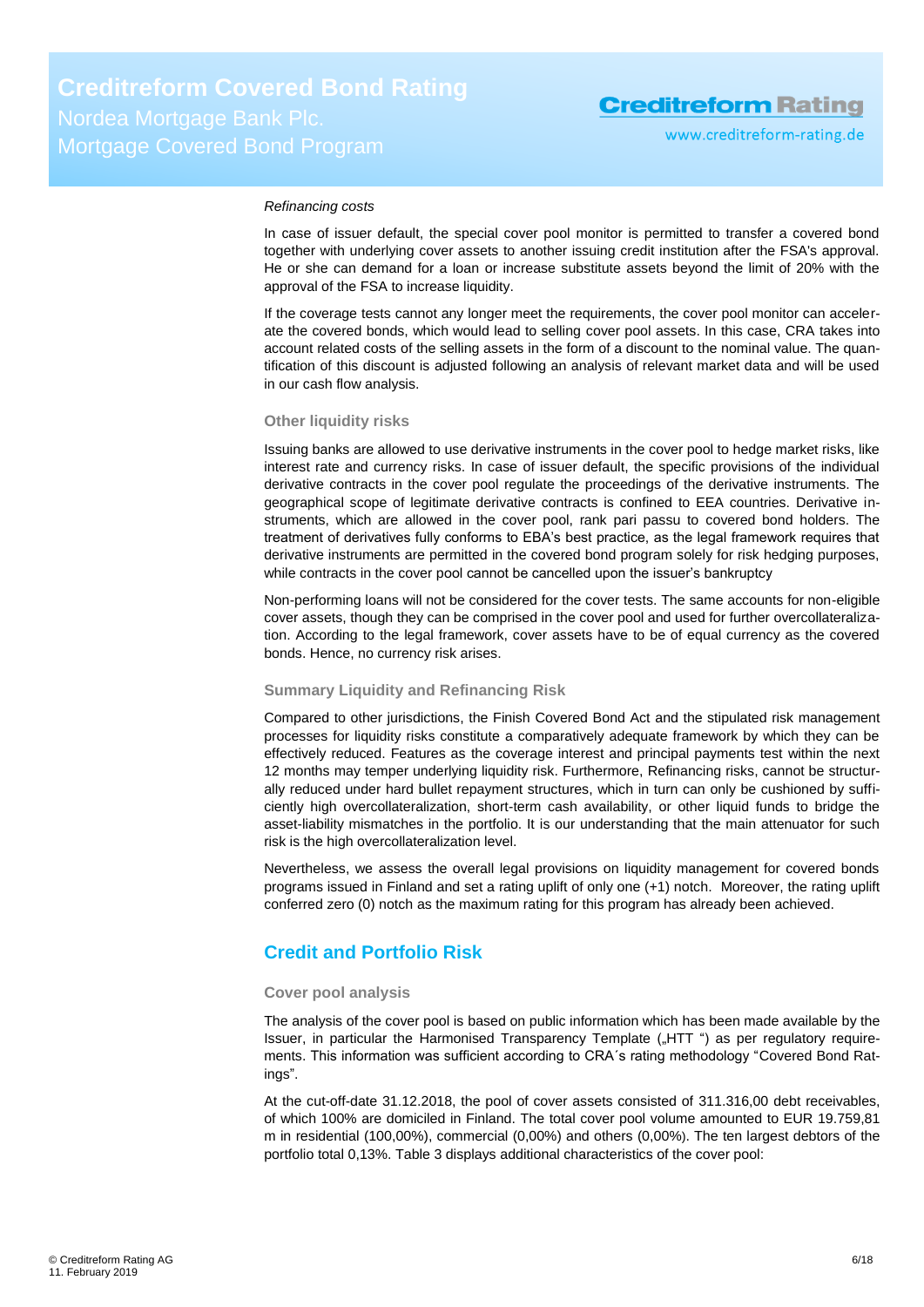www.creditreform-rating.de

<span id="page-6-0"></span>

| Table 3: Cover pool characteristics   Source: Nordea Bank |  |  |  |  |
|-----------------------------------------------------------|--|--|--|--|
|-----------------------------------------------------------|--|--|--|--|

| <b>Characteristics</b>            | Value         |
|-----------------------------------|---------------|
| Cover assets                      | EUR 19.760 m. |
| Covered bonds outstanding         | EUR 16.681 m. |
| Substitute assets                 | EUR 0,00 m.   |
| Cover pool composition            |               |
| Mortgages                         | 99,23%        |
| <b>Public Sector</b>              | 0,77%         |
| Substitute assets                 | 0,00%         |
| Other / Derivative                | 0,00%         |
| Number of debtors                 | <b>NA</b>     |
| Mortgages Composition             |               |
| <b>Residential</b>                | 100,00%       |
| Commercial                        | 0,00%         |
| Other                             | 0,00%         |
| Average asset value (Residential) | EUR 62,98 k.  |
| Average asset value (Commercial)  | EUR 0,00 k.   |
| Non-performing loans              | 0.0%          |
| 10 biggest debtors                | 0,13%         |
| WA seasoning                      | <b>NA</b>     |
| WA maturity cover pool (WAL)      | 5,28 Years    |
| WA maturity covered bonds (WAL)   | 3,86 Years    |

We have listed an extended view of the composition of the cover pool in the appendix section "Cover pool details", with, for example, a detailed regional distribution. The following chart displays the maturity profile of the cover assets at the cut-off date 31.12.2018 (see [figure 2\)](#page-6-1):

<span id="page-6-1"></span>Figure 2: Distribution by remaining time to maturity I Source: Nordea Bank

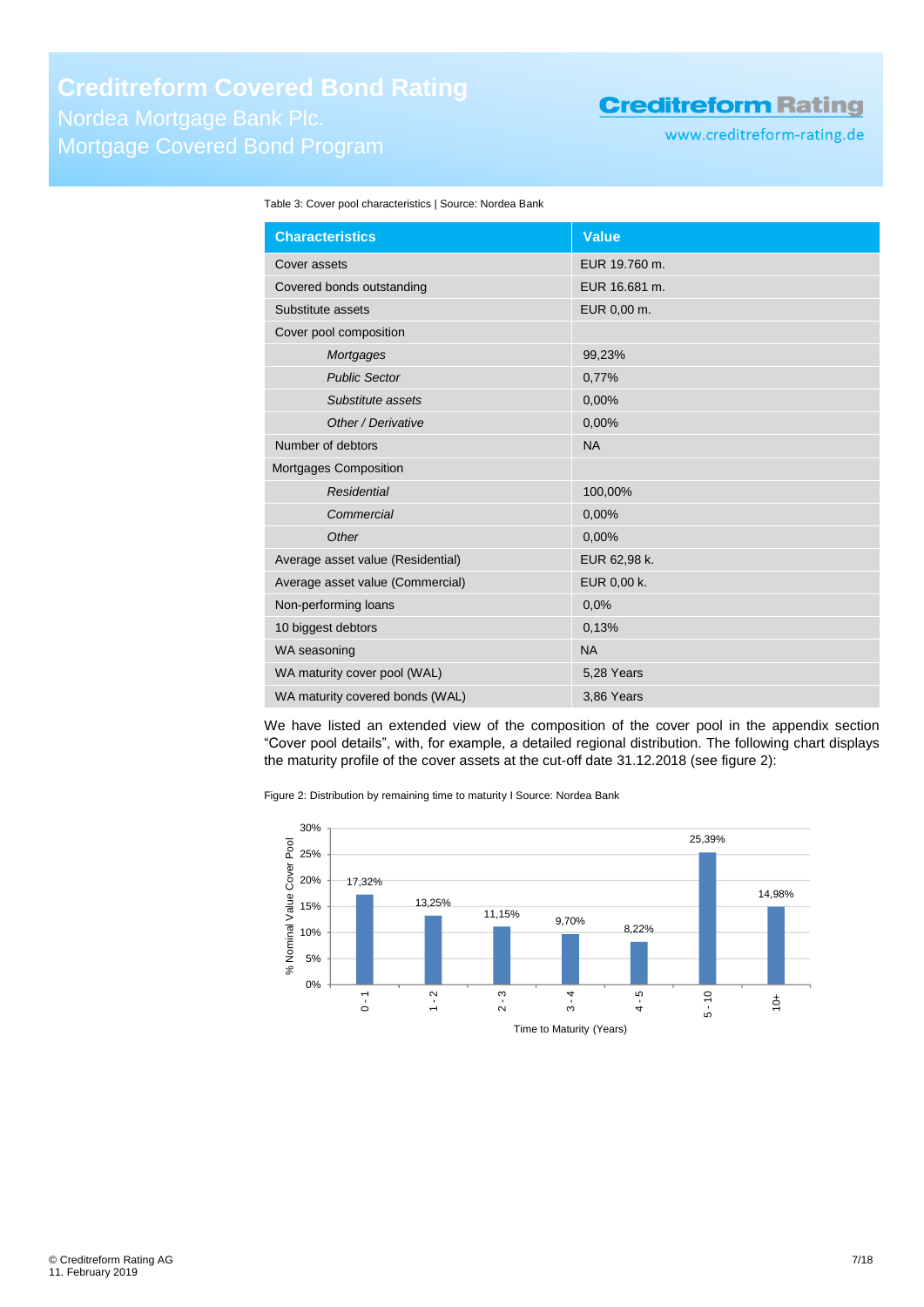<span id="page-7-1"></span>www.creditreform-rating.de

### **Maturity profile**

The following charts present the cash flow profile of the Issuer (see [figure 3](#page-7-0) an[d figure 4\)](#page-7-1):

<span id="page-7-0"></span>

During its cash flow modelling, CRA has taken into consideration the maturity structure of cover assets and liabilities. This structure was an integral part of the cash flow analysis.

#### **Interest rate and currency risk**

In order to reduce the exposure to the interest rate and currency risks, derivative contracts can be used to hedge these risks. In addition, according to the legal framework, cover assets have to be of equal currency as the covered bonds. Furthermore, the Finish Covered Bond Act stipulates on a monthly basis stress testing to anticipate interest rate discrepancies. Currency risk, regardless that, is limited for this program as 100,00% of the cover pool assets and 99,30% of the cover bonds are denominated in euro. As the available documentation does not reveal the derivatives agreements to the full extent, CRA assumes that the issuer has entered into partial interest rate and currency swaps to mitigate these risks. In spite of that, we have applied interest rate and foreign exchange stresses on the cash flows for each rating level according to our methodology. The overall rating impact of interest rate and currency mismatches was negligible for this program, which has been presented in our 'Overcollateralization Break-Even Analysis' segment.

Table 4: Program distribution by currency | Source: Nordea Bank

| <b>Currency</b>   | <b>Volume</b>    | Share (%) |
|-------------------|------------------|-----------|
| <b>Cover Pool</b> |                  |           |
| <b>EUR</b>        | 19.760 m         | 100,00%   |
| Covered Bond      |                  |           |
| <b>EUR</b>        | 16.565 m         | 99,30%    |
| <b>CHF</b>        | 116 <sub>m</sub> | 0,70%     |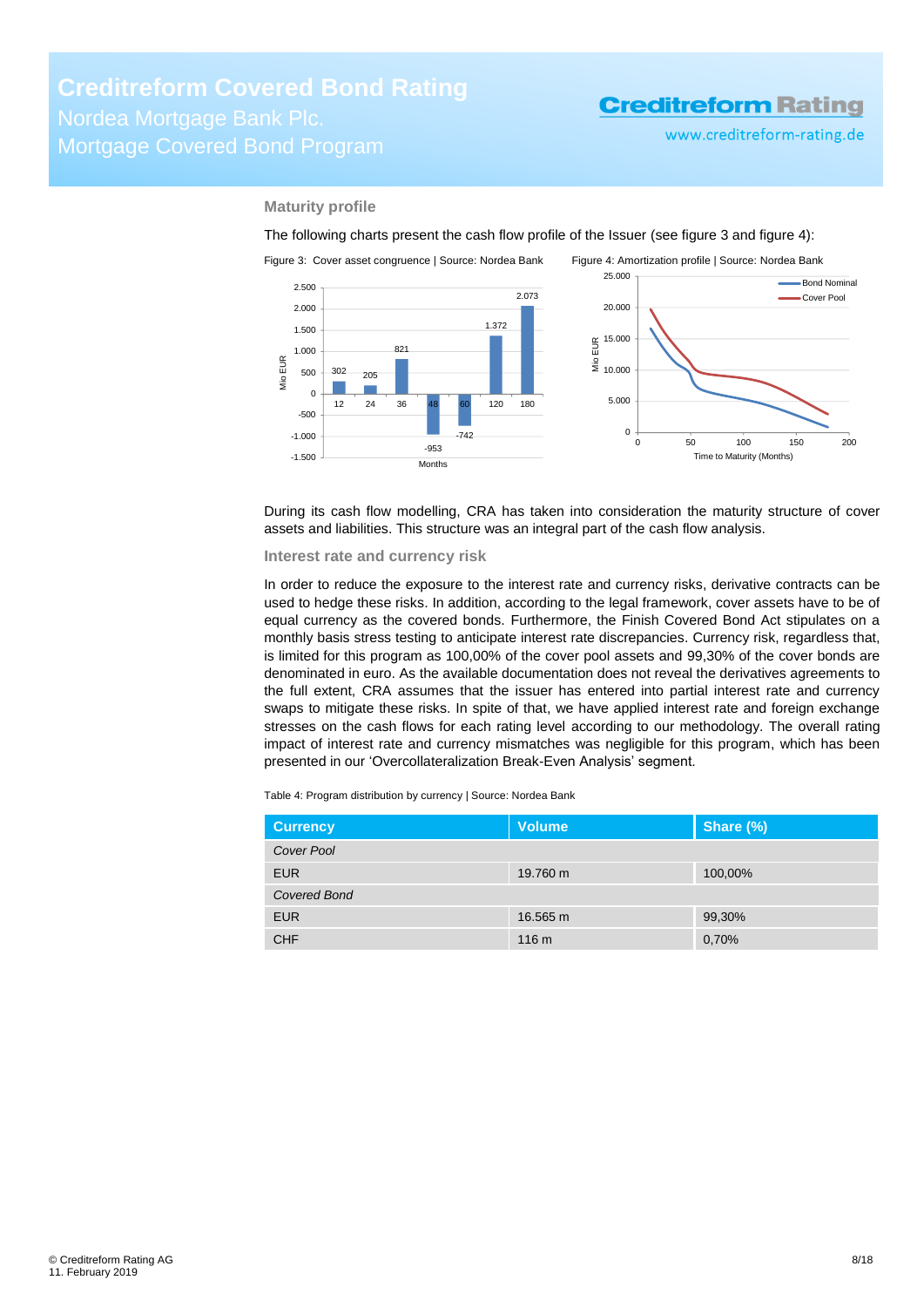www.creditreform-rating.de



### Figure 5 shows the types of interest rate used in this program

Figure 5: Type of interest rate | Source: Nordea Bank

### **Credit Risk**

The credit risk assessment for Mortgage Covered Bond have been determined in accordance with CRA rating methodology for Covered Bonds by means of historical data and particular parameters from the Covered Bonds.

Due to the high granularity of mortgage pools we have characterized these portfolios as big enough and with a homogeneous composition i.e. ("Large Homogeneous Portfolio", LHP). Furthermore under that premise we have assumed that it is possible to derive a loss distribution. CRA has used the historical issuer's NPL ratio to derivate a conservative default rate proxy for the approximation through the LHP distribution. On the other hand, for the assessment in public sector assets, due to insufficient information, CRA has assumed that such assets are in default i.e. approx. 0,77% of the covered pools value. Summarizing, it has been assumed for the Nordea Bank a combined expected default rate of 1,75% for the LHP. Furthermore CRA has considered a 15,00% correlation to define the LHP distribution[. Table 5](#page-8-0) disclosed the expected default rate for each relevant rating level.

In order to derive recovery and loss-severity base case assumption CRA has used historical data from mortgage price indexes. To determine loan-level recovery assumptions the resulting stressed recoveries assumptions were compared with the portfolio's existing loan-to-value ratios (LTVs). On top of that, the recovery and loss-severity assumptions for the public sector participation have been determined in accordance with CRA rating methodology. This includes a differentiation of sovereign- and sub-sovereign credits in terms of loss severities.

Based on the default rates and taking into account the recovery assumptions, the following loss assumptions were determined for the current cover pool (see [Table 5\)](#page-8-0)

| <b>Rating</b> | Default Rate (%) | <b>Recoveries (%)</b> | <b>Expected Loss (%)</b> |
|---------------|------------------|-----------------------|--------------------------|
| AAA           | 44,38%           | 97,91%                | 0,93%                    |
| $AA+$         | 40,93%           | 98,07%                | 0,79%                    |
| AA            | 36,22%           | 98,30%                | 0,62%                    |
| AA-           | 31,87%           | 98,52%                | 0,47%                    |
| $A+$          | 30,18%           | 98,62%                | 0,42%                    |
| A             | 30,09%           | 98,64%                | 0,41%                    |
| A-            | 28,83%           | 98,72%                | 0,37%                    |

<span id="page-8-0"></span>Table 5: Cover Pool Base case assumptions | Source: CRA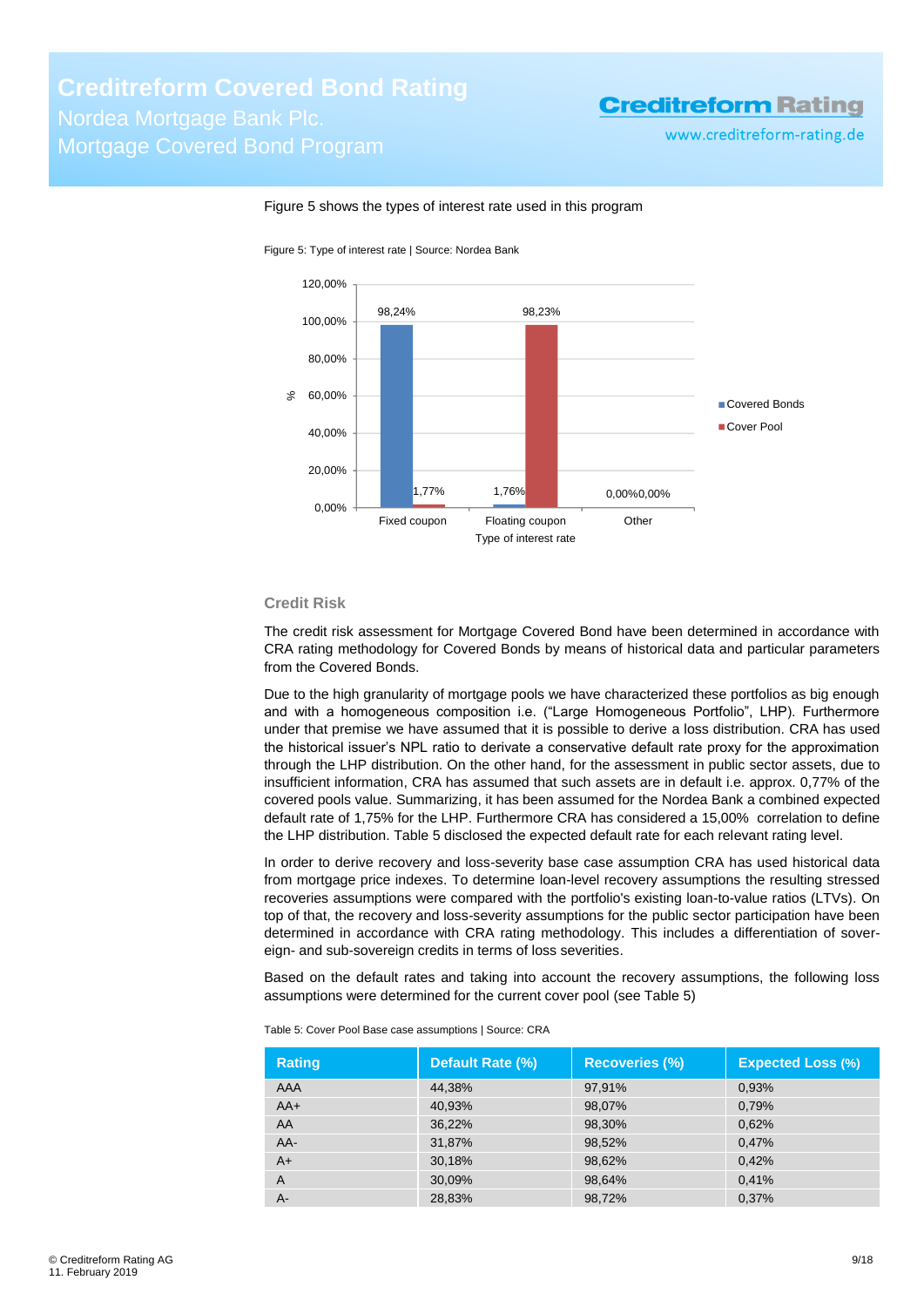www.creditreform-rating.de

### <span id="page-9-0"></span>**Cash-Flow Analysis**

### **Model Assumptions**

Based on public information and using the base case loss assumptions, we implement a scenariobased cash flow model. This model aims to test the ability of the structure to service all covered bonds according to their payment profile in diverse stress scenarios. The CRA cash flow analysis assumes that the Issuer has defaulted, i.e. all obligations will be met using cash flows from the cover pool assets only. We also assumed that no additional assets will be added to the cover pool during the wind-down phase. Furthermore, CRA has assumed that the public sector assets are in default due to insufficient information.

### *Asset-Sale Discount*

In our model, short-term liquidity needs and liquidity needs due to asset-liability mismatches will be met with a sale of cover assets available for monetization. Based on secondary market data, CRA assumes a rating-level haircut on the asset value ("Asset-Sale Discount") which represents additional costs of disposal and market risks during the sale of cover assets. (see [Table 6\)](#page-9-1).

### *Yield Spread*

Since cover assets often have a positive yield spread against the covered bonds issued, CRA uses available public information (i.e. issuers' annual accounts) to size this assumed spread ("Yield Spread") (see [table 6\)](#page-9-1):

| <b>Rating level</b> | <b>Asset-Sale Discount</b> | <b>Yield Spread</b> |
|---------------------|----------------------------|---------------------|
| AAA                 | 69,06%                     | 0,59%               |
| $AA+$               | 63,51%                     | 0,60%               |
| AA                  | 59,93%                     | 0,61%               |
| AA-                 | 56,52%                     | 0,62%               |
| $A+$                | 53,90%                     | 0,63%               |
| A                   | 51,75%                     | 0,63%               |
| $A -$               | 48,95%                     | 0.64%               |

<span id="page-9-1"></span>Table 6: Cash-Flow Model assumptions | Source: CRA

### **Rating Scenarios**

Scenarios that have been tested in our cash flow model rely on the variation of several central input parameters, such as:

- Portfolio composition (diversification, concentration, granularity)
- Probability of default of cover assets
- Correlations of cover assets and systematic risk factors
- Recoveries
- Maturity profile of covered bonds and cover assets (ALM)

Within an **AAA** rating scenario, the cash flow model showed that obligations can be paid fully and in a timely manner. In total, the cash flow analysis revealed that the portfolio, given all information available as of 31.12.2018, could be sufficient to repay bond nominal capital notwithstanding the occurrence of extraordinary events. On this basis, the rating of the cover pool within our covered bond program rating has been set at AAA.

### **Overcollateralization Break-Even Analysis**

CRA also performed a break-even OC analysis. Such OC levels should bear the corresponding losses for a given rating scenario. Main drivers of the analysis are:

ALM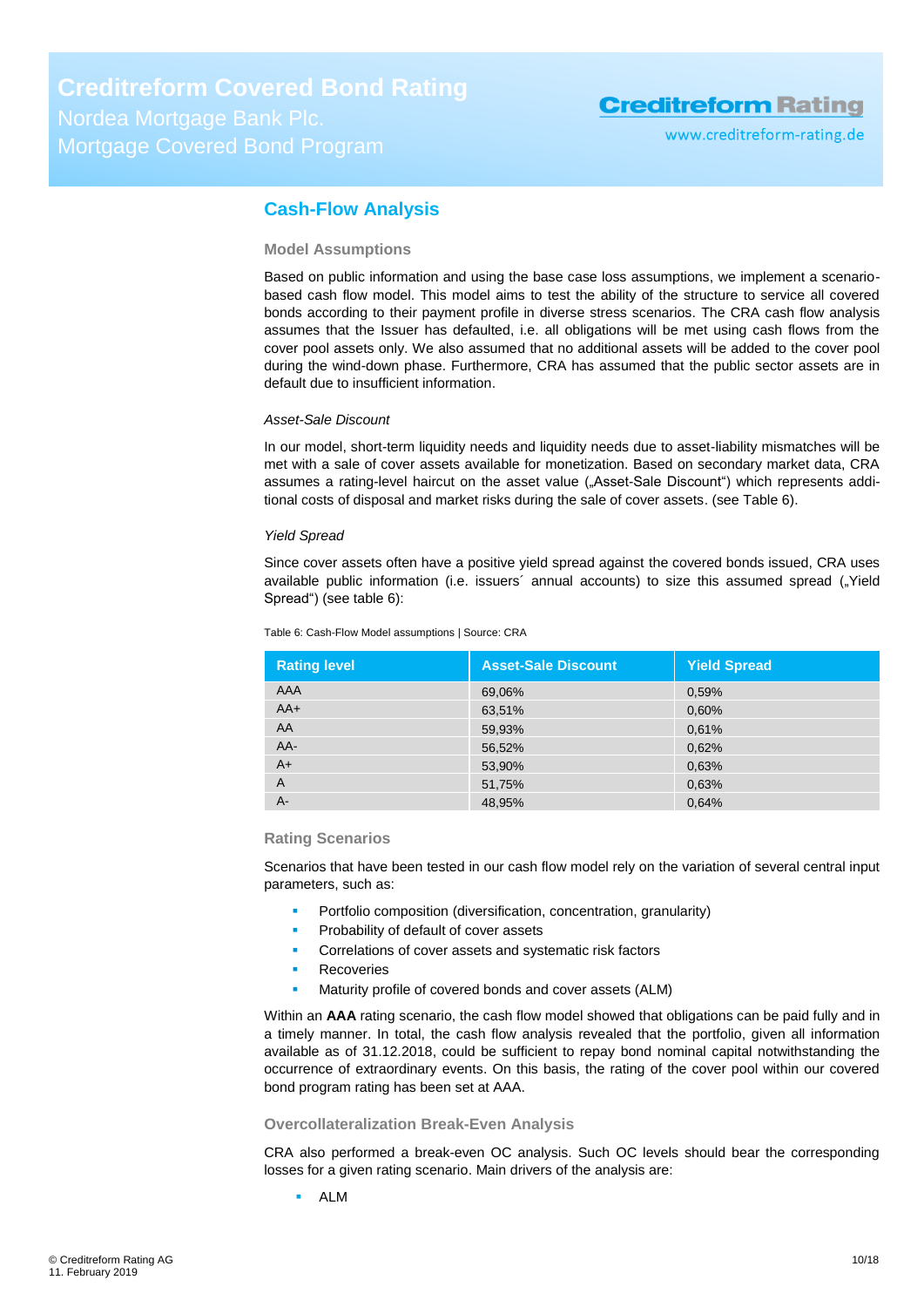**Creditreform Covered Bond Rating** Nordea Mortgage Bank Plc. Mortgage Covered Bond Program

### **Creditreform Rating**

www.creditreform-rating.de

#### Loss level

- Interest rate spreads
- Foreign currency mismatches
- Recoveries.

Performing the break-even OC analysis, we took rating-level specific stressed outcomes into account. Based on these analyses, the maximum OC required for each relevant rating level during the whole period has been presented in [table 7Table 7.](#page-10-0)

<span id="page-10-0"></span>Table 7: Breakeven Analysis | Source: CRA

| <b>Rating Level</b> | Break-Even OC |
|---------------------|---------------|
| <b>AAA</b>          | 7,30%         |
| $AA+$               | 6,71%         |
| AA                  | 6,23%         |
| AA-                 | 5,81%         |
| $A+$                | 5,53%         |
| $\overline{A}$      | 5,33%         |
| $A -$               | 5,04%         |

### **Sensitivity Analysis**

CRA also evaluates the sensitivity of the structure and program with respect to important input parameters. In particular, the following factors have been varied:

- Credit quality of cover assets
- Recoveries

The following table presents the rating impact of a decline in recoveries and an increase in the credit risk of single debtors. Starting from the best-case, which is represented by our base case assumptions, the analysis reveals the sensitivity of the rating with respect to recovery rates and credit risk. The worst-case scenario, in which we reduce recoveries by 50% and increase credit risk by 50%, the impact can be seen by a change in the implied rating. Based on the base case, there is a high sensitivity of rating in terms of decreased recovery (rating reduced up to 6 notches). In the worst-case scenario, i.e. a 50% decrease in the base case assumptions leads to a reduction in the base-case rating of 11 notches (see [Table 8\)](#page-10-1):

<span id="page-10-1"></span>Table 8: Covered Bond Program Sensitivity: Credit Quality und Recovery Rates | Source: CRA

| Recovery<br><b>Default</b> | <b>Base Case</b> | $-25%$ | $-50%$    |
|----------------------------|------------------|--------|-----------|
| <b>Base Case</b>           | <b>AAA</b>       | AAA    | BBB+      |
| $+25%$                     | AAA              | AA     | $BB+$     |
| $+50%$                     | AAA              | AA-    | <b>BB</b> |

#### **Summary Cash-Flow Analysis**

Based on public information and using the base case loss assumptions, the analysis showed that obligations can be paid in full and in a timely manner. Overall, the cash flow analysis revealed that the portfolio, given the used information, may ensure the repayment of bonds' nominal capital notwithstanding the occurrence of the presented stressed scenarios. Therefore, the rating of the cover pool within our covered bond program rating has been set at AAA. This ensures a maximum possible rating uplift of three (+3) notches for this program, however, the secondary rating uplift has been set at zero (0) notch as the maximum rating for this program has already been achieved.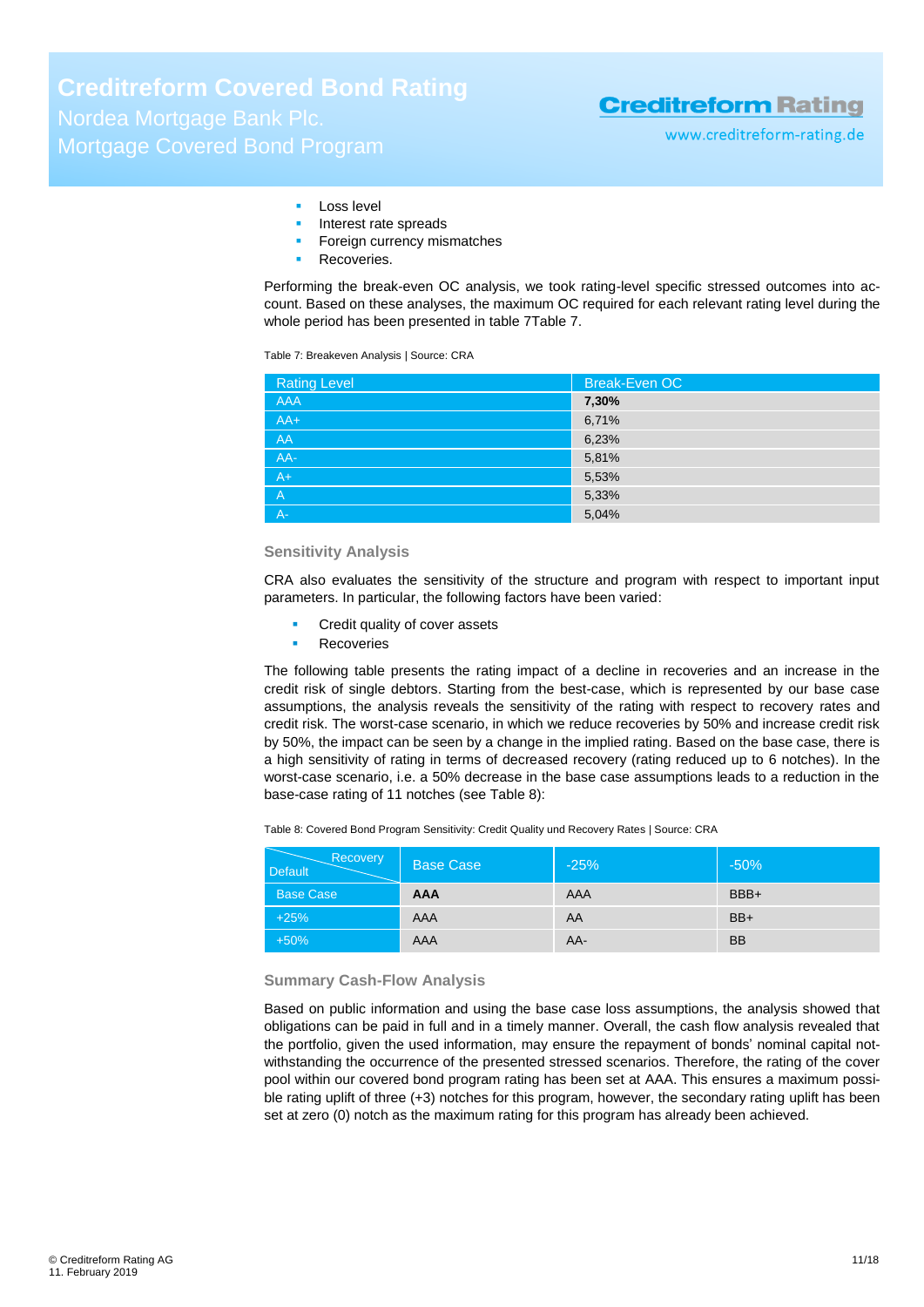www.creditreform-rating.de

### <span id="page-11-0"></span>**Counterparty Risk**

**Transaction parties**

Table 9: Participant counterparties | Source: Nordea Bank

| <b>Role</b>          | <b>Name</b>                         | <b>Legal Entity Identifier</b>      |
|----------------------|-------------------------------------|-------------------------------------|
| <i><b>Issuer</b></i> | Nordea Bank Plc.                    | 7437001LESKGLAEOEU84                |
| Servicer             | Not applicable for the jurisdiction | Not applicable for the jurisdiction |
| <b>Account Bank</b>  | Not applicable for the jurisdiction | Not applicable for the jurisdiction |
| Sponsor              | Not applicable for the jurisdiction | Not applicable for the jurisdiction |

### **Derivatives**

Based on the available information, CRA assumes that the issuer has entered into partial derivative agreements in the form of intra-group cross-currency swaps.

### **Commingling**

Incoming cash flows generated from the cover pool will normally be transferred to the Issuer and will be forwarded to the covered bond holders according to the payment terms and conditions. Should the issuer become bankrupt, there is a risk ("commingling risk") that funds may not be returned and commingled with the insolvency estate of the issuer. In order to avoid such risk, the Finish Covered Bond Act stipulates that the cover assets should be isolated from the general bankruptcy estate (insolvency-free assets) and a special cover pool administrator will be appointed to manage the cover pool. Under that mandate the cover pool administrator will have first priority on the up-coming cash flows from the cover pool assets. These cash flows in turn should be used to cover interest and principal payments of the covered bond holders in event of the Issuer's insolvency.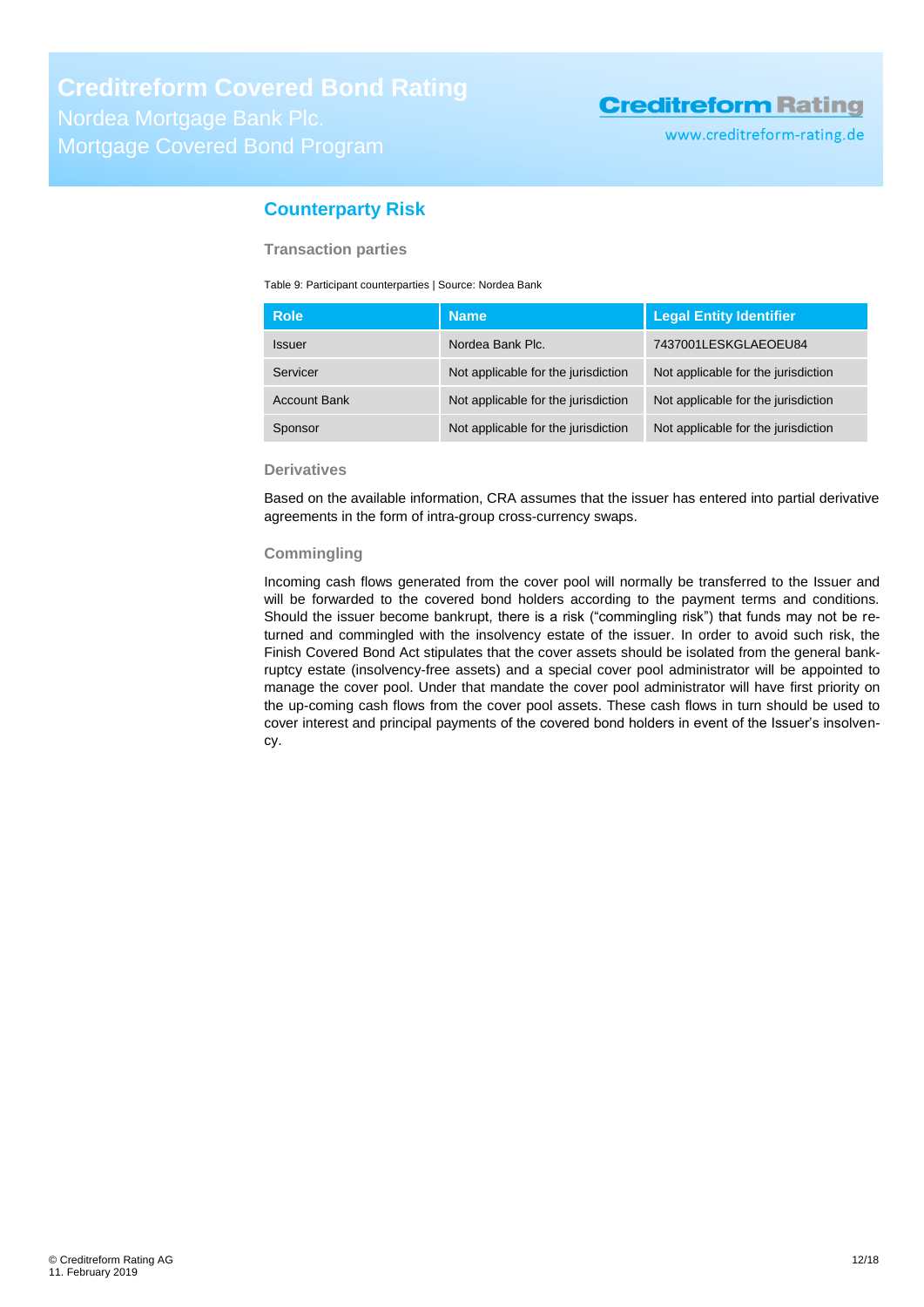www.creditreform-rating.de

### <span id="page-12-0"></span>**Appendix**

**Rating History**

| <b>Event</b>            | Initial Rating |
|-------------------------|----------------|
| Result                  | <b>AAA</b>     |
| <b>Rating Date</b>      | 11.02.2019     |
| <b>Publication Date</b> | 20.02.2019     |

### **Details Cover Pool**

Table 10: Characteristics of Cover Pool | Source: Nordea Bank

| <b>Characteristics</b>                       | <b>Value</b>  |
|----------------------------------------------|---------------|
| <b>Cover Pool Volume</b>                     | EUR 19.760 mm |
| <b>Covered Bond Outstanding</b>              | EUR 16.681 mm |
| <b>Substitute Assets</b>                     | EUR 0 mm      |
| <b>Share Derivatives</b>                     | 0,00%         |
| Share Other                                  | 0,00%         |
| Substitute Assets breakdown by asset type    |               |
| Cash                                         | 0,00%         |
| Guaranteed by Supranational/Sovereign agency | 0,00%         |
| Central bank                                 | 0,00%         |
| <b>Credit institutions</b>                   | 0,00%         |
| Other                                        | 0,00%         |
| Substitute Assets breakdown by country       |               |
| <b>Issuer country</b>                        | 0,00%         |
| Eurozone                                     | 0,00%         |
| <b>Rest European Union</b>                   | 0,00%         |
| European Economic Area                       | 0,00%         |
| Switzerland                                  | 0,00%         |
| Australia                                    | 0,00%         |
| <b>Brazil</b>                                | 0,00%         |
| Canada                                       | 0,00%         |
| Japan                                        | 0,00%         |
| Korea                                        | 0,00%         |
| <b>New Zealand</b>                           | 0,00%         |
| Singapore                                    | 0,00%         |
| US                                           | 0,00%         |
| Other                                        | 0,00%         |
| <b>Cover Pools' Composition</b>              |               |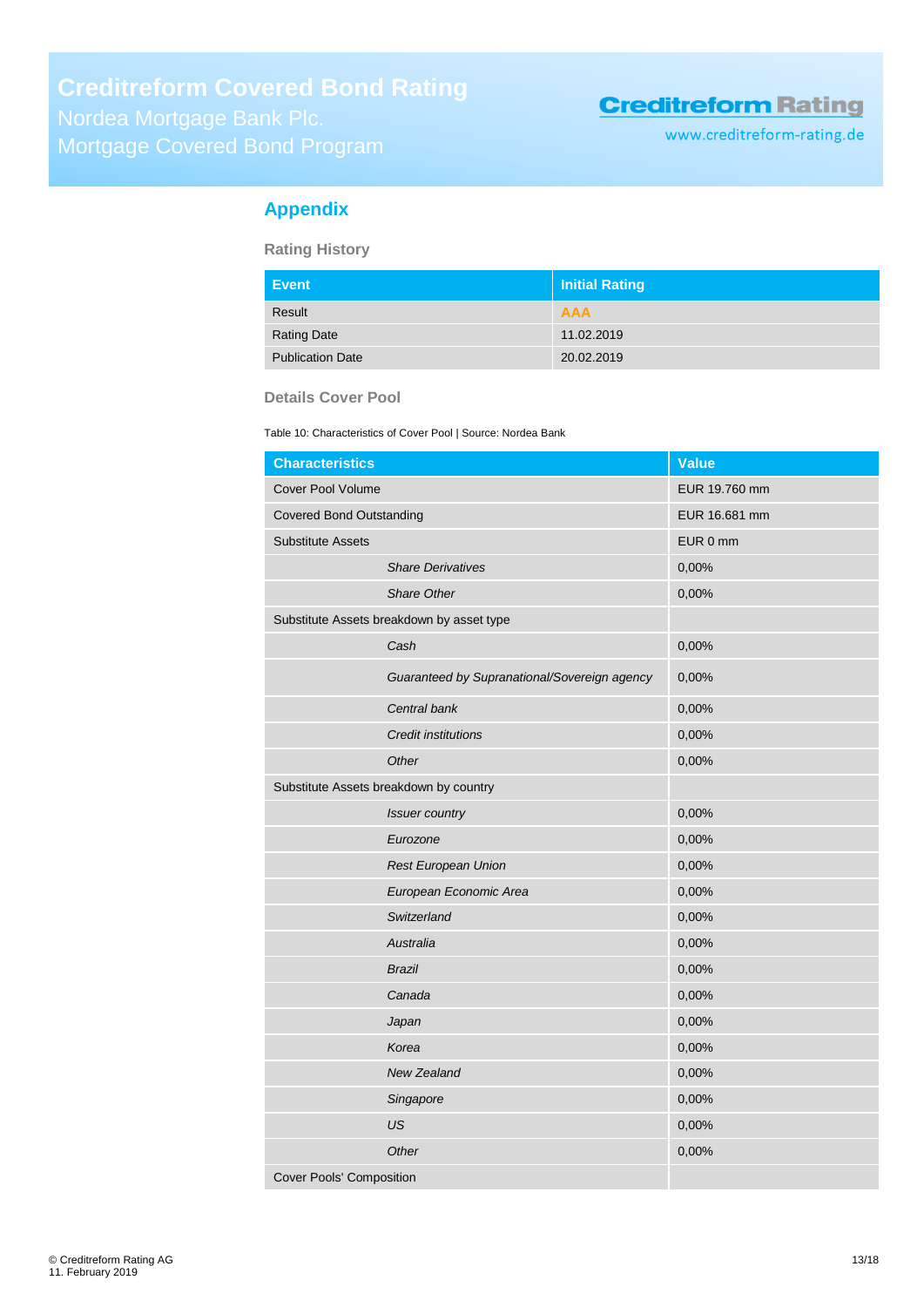# **Creditreform Covered Bond Rating**

Mortgage Covered Bond Program

### **Creditreform Rating**

www.creditreform-rating.de

| 99,23%<br>0,77%<br><b>Total Substitution Assets</b><br>0,00%<br>Other / Derivatives<br>0,00%<br><b>NA</b><br>100,00%<br>0,00%<br>0,00%<br>Occupied (main home)<br>97,44%<br>2,56%<br>0,00%<br>Non-owner occupied |
|------------------------------------------------------------------------------------------------------------------------------------------------------------------------------------------------------------------|
|                                                                                                                                                                                                                  |
|                                                                                                                                                                                                                  |
|                                                                                                                                                                                                                  |
|                                                                                                                                                                                                                  |
|                                                                                                                                                                                                                  |
|                                                                                                                                                                                                                  |
|                                                                                                                                                                                                                  |
|                                                                                                                                                                                                                  |
|                                                                                                                                                                                                                  |
|                                                                                                                                                                                                                  |
|                                                                                                                                                                                                                  |
|                                                                                                                                                                                                                  |
|                                                                                                                                                                                                                  |
| 0,00%                                                                                                                                                                                                            |
| 0,00%                                                                                                                                                                                                            |
| 0,00%                                                                                                                                                                                                            |
|                                                                                                                                                                                                                  |
| 0,00%                                                                                                                                                                                                            |
| 0,00%                                                                                                                                                                                                            |
| 0,00%                                                                                                                                                                                                            |
| 0,00%                                                                                                                                                                                                            |
| 0,00%                                                                                                                                                                                                            |
| 0,00%                                                                                                                                                                                                            |
| 100,00%                                                                                                                                                                                                          |
| <b>EUR 63 k</b>                                                                                                                                                                                                  |
| EUR 0 k                                                                                                                                                                                                          |
| 0,00%                                                                                                                                                                                                            |
| 0,13%                                                                                                                                                                                                            |
| <b>NA</b>                                                                                                                                                                                                        |
| 63,41                                                                                                                                                                                                            |
|                                                                                                                                                                                                                  |
| 100,00                                                                                                                                                                                                           |
|                                                                                                                                                                                                                  |
| 0,64                                                                                                                                                                                                             |
|                                                                                                                                                                                                                  |
| 4,94                                                                                                                                                                                                             |
| Central Ostrobothnia<br>0,82                                                                                                                                                                                     |
| 1,70                                                                                                                                                                                                             |
| 1,80                                                                                                                                                                                                             |
|                                                                                                                                                                                                                  |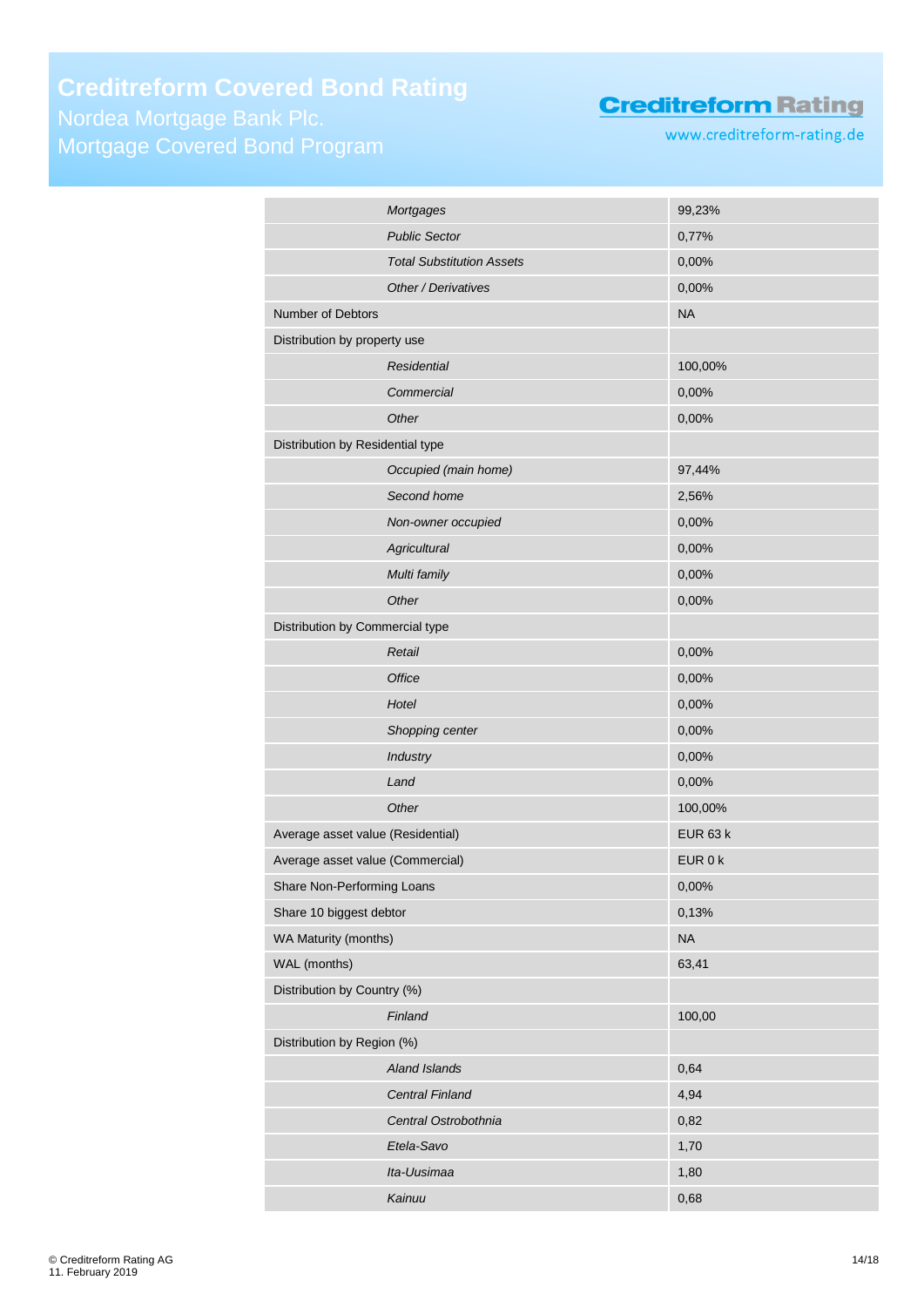## **Creditreform Covered Bond Rating**

Nordea Mortgage Bank Plc. Mortgage Covered Bond Program

### **Creditreform Rating**

www.creditreform-rating.de

| Kanta-Hame         | 2,74  |
|--------------------|-------|
| Kymenlaakso        | 2,63  |
| Lapland            | 2,43  |
| North Karelia      | 1,57  |
| North Ostrobothnia | 5,11  |
| Ostrobothnia       | 2,53  |
| Paijat-Hame        | 3,49  |
| Pirkanmaa          | 9,60  |
| Pohjois-Savo       | 2,68  |
| Satakunta          | 2,56  |
| South Karelia      | 1,34  |
| South Ostrobothnia | 2,46  |
| Uusimaa            | 43,20 |
| Varsinais-Suomi    | 7,08  |

Figure 6: Program currency mismatches | Source: Nordea Bank



#### Figure 7: Unindexed LTV breakdown - residential pool | Source: Nordea Bank

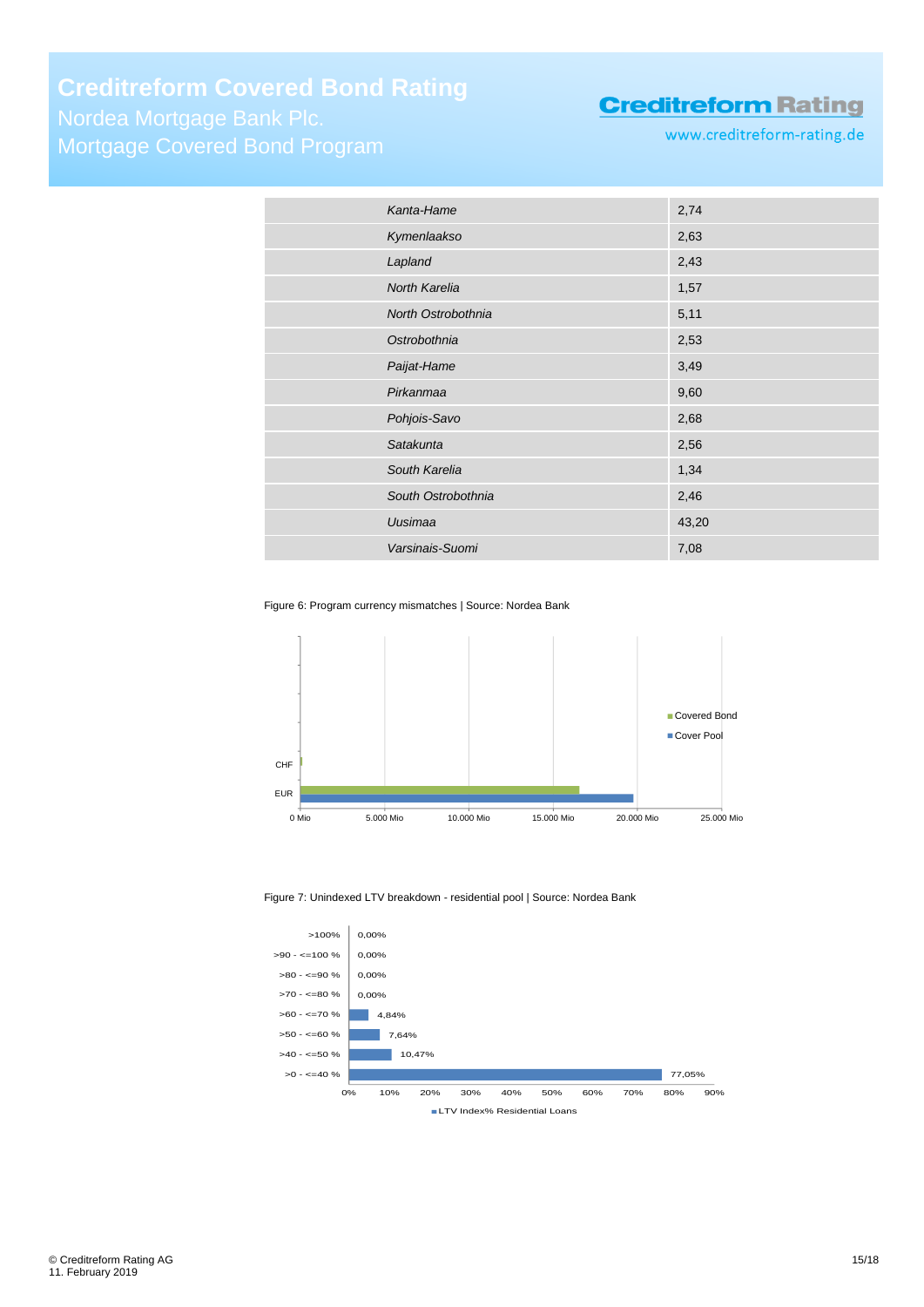www.creditreform-rating.de

### **Key Source of Information**

#### **Documents (Date: 31.12.2018)**

#### Issuer

- Audited consolidated annual reports of the parent company Nordea Bank AB (Group) 2014-2017
- Final Rating report as of 27.04.2018
- Rating file 2017
- Miscellaneous Investor Relations Information and Press releases
- Peergroup-Data and other data from the S&P Global Market Intelligence Database

Covered Bond and Cover Pool

- HTT Reporting from Nordea Bank (31.12.2018)
- Market data Mortgage Cover Bond Program.

#### **Regulatory and Legal Disclosures**

Creditreform Rating AG was neither commissioned by the rating object nor by any other third parties for the rating. The analysis took place on a voluntary basis by Creditreform Rating AG and is to be described in the regulatory sense as an unsolicited rating. The rating was conducted on the basis of Creditreform Rating´s "Covered Bond Ratings" methodology in conjunction with Creditreform`s basic document "Rating Criteria and Definitions".

The rating is based on publicly available information and internal evaluation methods for the rated bank and program. The issuer's quantitative analysis is based mainly on the latest annual accounts, interim reports, other information of the bank pertaining to investor relations, and key figures calculated by S&P Global Market Intelligence subject to a peer group analysis of 38 competing institutes. The cover pool's quantitative analysis for the rated Covered Bond Program was based on the "Harmonised Transparency Template" (HTT) published by the Nordea Bank.

A complete description of Creditreform Rating´s rating methodologies and Creditreform`s basic document "Rating Criteria and Definitions" is published on the following internet page:

#### [www.creditreform-rating.de/](http://www.creditreform-rating.de/)en/regulatory-requirements/

This rating was carried out by analysts Edsson Rodriguez und AFM Kamruzzaman both based in Neuss/Germany. On 11.02.2019, the rating was presented to the rating committee by the analysts and adopted in a resolution.

The rating result was communicated to Nordea Mortgage Bank , and the preliminary rating report was made available. The Issuer and all relevant parties examined the rating report prior to publication and were given at least one full working day to appeal the rating committee decision and provide additional information. The rating decision was not amended following this examination.

The rating is subject to one-year monitoring from the creation date (see cover sheet). Within this period, the rating can be updated. After one year at the latest, a follow-up is required to maintain the validity of the rating.

In 2011 Creditreform Rating AG was registered within the European Union according to EU Regulation 1060/2009 (CRA-Regulation). Based on the registration Creditreform Rating AG (CRA) is permitted to issue credit ratings within the EU and is bound to comply with the provisions of the CRA-Regulation.

#### **Conflict of Interests**

No conflicts of interest were identified during the rating process that might influence the analyses and judgements of the rating analysts involved or any other natural person whose services are placed at the disposal or under the control of Creditreform Rating AG and who are directly involved in credit rating activities or approving credit ratings and rating outlooks.

In the event of provision of ancillary services to the rated entity, CRA will disclose all ancillary services in the credit rating report.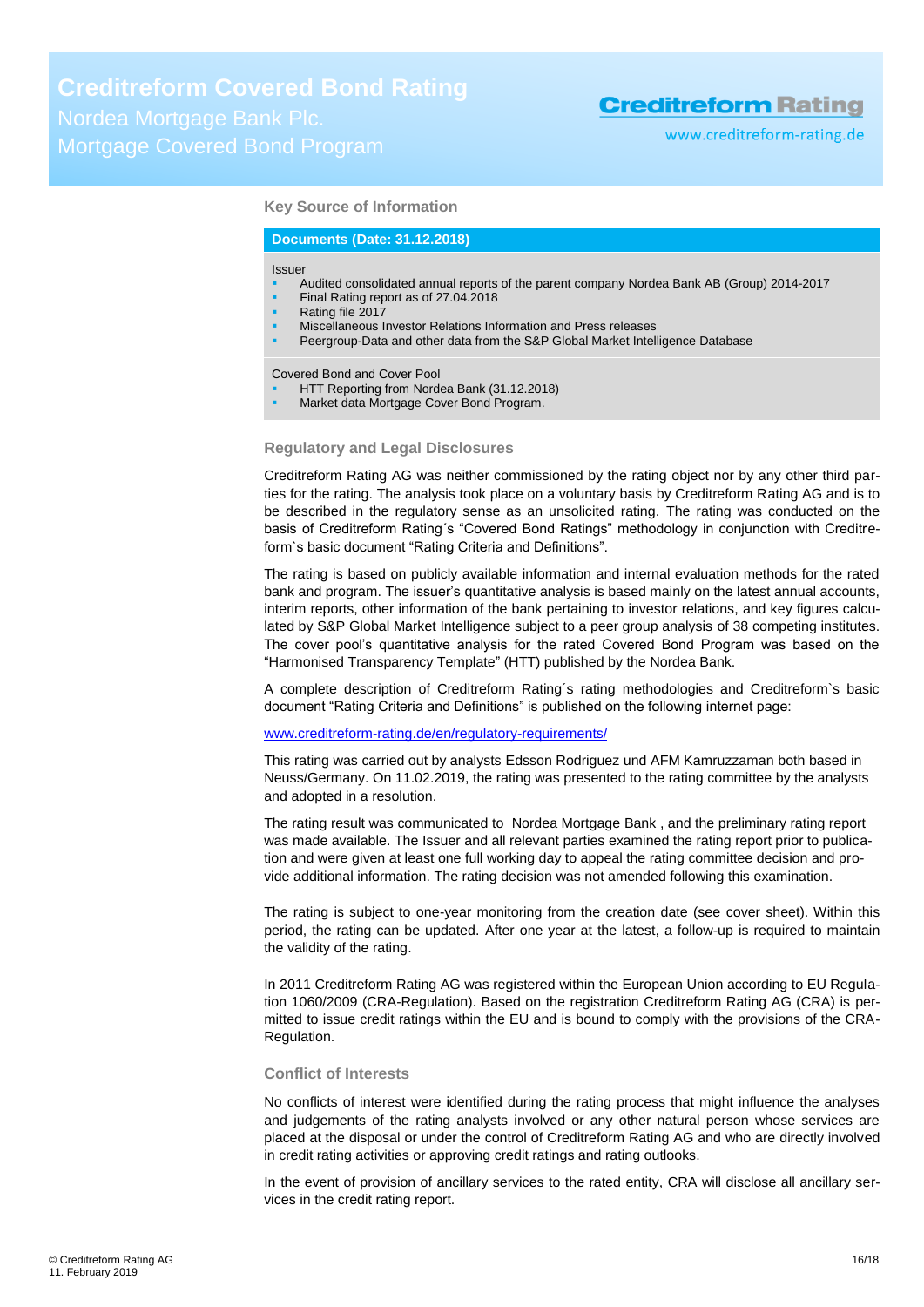**Rules on the Presentation of Credit Ratings and Rating Outlooks**

The approval of credit ratings and rating outlooks follows our internal policies and procedures. In line with our policy "Rating Committee," all credit ratings and rating outlooks are approved by a rating committee based on the principle of unanimity.

To prepare this credit rating, CRA has used following substantially material sources:

- 1. Transaction structure and participants
- 2. Transaction documents
- 3. Issuing documents

There are no other attributes and limitations of the credit rating or rating outlook other than displayed on the CRA website. Furthermore, CRA considers satisfactory the quality and extent of information available on the rated entity. In regard to the rated entity, Creditreform Rating AG regarded available historical data as sufficient.

Between the disclosure of the credit rating to the rated entity and the public disclosure no amendments were made to the credit rating.

The "Basic data" information card indicates the principal methodology or version of methodology that was used in determining the rating, with a reference to its comprehensive description.

In cases where the credit rating is based on more than one methodology, or where reference only to the principal methodology might cause investors to overlook other important aspects of the credit rating, including any significant adjustments and deviations, Creditreform Rating AG explains this fact in the credit rating and indicates how the different methodologies and other aspects are taken into account in the credit rating. This information is integrated in the credit rating report.

The meaning of each rating category, the definition of default or recovery, and any appropriate risk warning, including a sensitivity analysis of the relevant key rating assumptions, such as mathematical or correlation assumptions, accompanied by worst-case scenario credit ratings as well as bestcase scenario credit ratings, are explained.

The date at which the credit rating was released for distribution for the first time and when it was last updated including any rating outlooks, is indicated clearly and prominently in the "Basic data" card as a "Rating action"; first release is indicated as "initial rating", other updates are indicated as an "update", "upgrade or downgrade", "not rated", "confirmed", "selective default" or "default".

In the case of a rating outlook, the time horizon is provided during which a change in the credit rating is expected. This information is available within "Basic data" information card.

In accordance to Article 11 (2) EU-Regulation (EC) No 1060/2009 registered or certified credit rating agency shall make available in a central repository established by ESMA information on its historical performance data, including the ratings transition frequency, and information about credit ratings issued in the past and on their changes. Requested data are available at the ESMA website: https://cerep.esma.europa.eu/cerep-web/statistics/defaults.xhtml.

An explanatory statement of the meaning of Creditreform`s default rates are available in the credit rating methodologies disclosed on the website.

#### **Disclaimer**

Any rating performed by Creditreform Rating AG is subject to the Creditreform Rating AG Code of Conduct which has been published on the web pages of Creditreform Rating AG. In this Code of Conduct, Creditreform Rating AG commits itself – systematically and with due diligence – to establish its independent and objective opinion as to the sustainability, risks and opportunities concerning the enterprise or the issue under review.

Future events are uncertain, and forecasts are necessarily based on assessments and assumptions. This rating is therefore no statement of fact, but an opinion. For this reason, Creditreform Rating AG cannot be held liable for the consequences of decisions made on the basis of any of